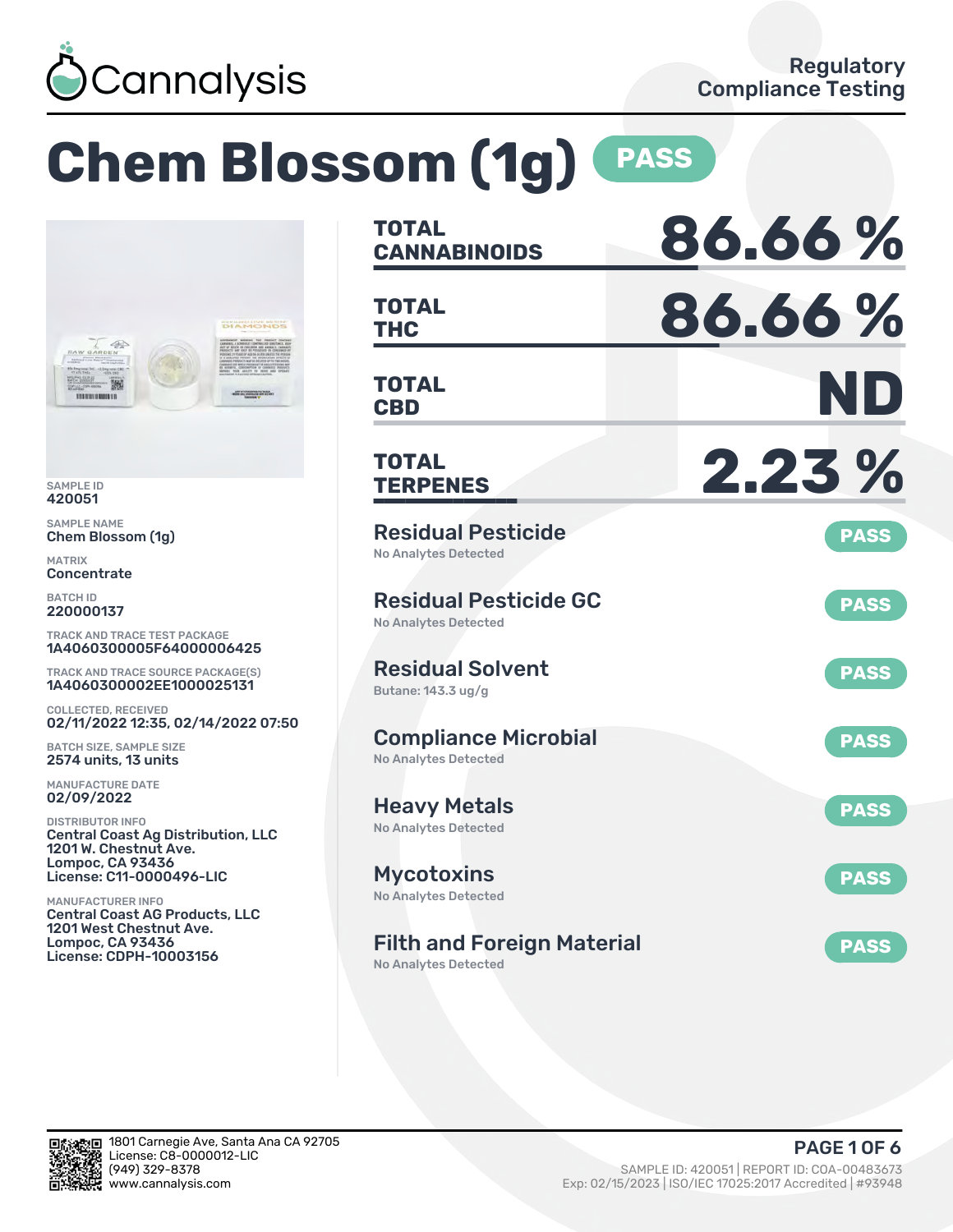

## CANNABINOID ANALYSIS

- $\bigoplus$  Total THC, CBD value(s) have been decarboxylated.
- Total Cannabinoid value(s) have been decarboxylated.  $\bf{0}$

| TOTAL THC:          | 866.6 mg/g (86.66 %), 866.6 mg per package |
|---------------------|--------------------------------------------|
| TOTAL CBD:          | ND.                                        |
| TOTAL CANNABINOIDS: | 866.6 mg/g (86.66 %)                       |

UNIT OF MEASUREMENT: Milligrams per Gram(mg/g)

| <b>ANALYTE</b>         | <b>RESULT</b>        | <b>LOD</b> | <b>LLOO</b> | <b>ANALYTE</b>   | <b>RESULT</b> | <b>LOD</b> | LLOO   |
|------------------------|----------------------|------------|-------------|------------------|---------------|------------|--------|
| THCa                   | 988.2 mg/g (98.82 %) | 5.000      | 10.000      | CBDa             | <b>ND</b>     | 5.000      | 10.000 |
| D9THC                  | <b>ND</b>            | 5.000      | 10.000      | CBD              | <b>ND</b>     | 5.000      | 10.000 |
| D8THC                  | <b>ND</b>            | 5.000      | 10.000      | CBD <sub>v</sub> | <b>ND</b>     | 5.000      | 10.000 |
| <b>CBN</b>             | <b>ND</b>            | 5.000      | 10.000      | CBCa             | <b>ND</b>     | 5.000      | 10.000 |
| THCva                  | <b>ND</b>            | 5.000      | 10.000      | CBC.             | <b>ND</b>     | 5.000      | 10.000 |
| <b>THC<sub>v</sub></b> | <b>ND</b>            | 5.000      | 10.000      | CBGa             | <b>ND</b>     | 5.000      | 10.000 |
| ExoTHC                 | <b>ND</b>            | 5.000      | 10.000      | <b>CBG</b>       | <b>ND</b>     | 5.000      | 10.000 |
| <b>CBL</b>             | <b>ND</b>            | 5.000      | 10.000      |                  |               |            |        |

#### ADDITIONAL INFORMATION

| Method:              | SOP-TECH-001 | Sample Prepped: 02/14/2022 11:40  | Sample Approved: 02/15/2022 11:13  |  |
|----------------------|--------------|-----------------------------------|------------------------------------|--|
| Instrument: UPLC-DAD |              | Sample Analyzed: 02/14/2022 12:57 | Prep-Analytical Batch: 35460-29285 |  |

## TERPENE ANALYSIS

|  | TOTAL TERPENES: |
|--|-----------------|
|--|-----------------|

22.30 mg/g (2.230 %)

UNIT OF MEASUREMENT: Milligrams per Gram(mg/g)

| <b>ANALYTE</b>          | <b>RESULT</b>                                       | LOD    | LLOO   |
|-------------------------|-----------------------------------------------------|--------|--------|
| 3-Carene                | ND                                                  | 1.000  | 2.500  |
| Alpha cedrene           | <b>ND</b>                                           | 1.000  | 2.500  |
| Alpha pinene            | 1.229 mg/g (0.1229 %)                               | 0.1000 | 1.000  |
| Alpha terpineol         | <lloo< td=""><td>0.3260</td><td>0.6520</td></lloo<> | 0.3260 | 0.6520 |
| Beta myrcene            | $8.052 \,\mathrm{mg/g}$ (0.8052 %)                  | 0.5000 | 1.000  |
| <b>Borneol</b>          | <b>ND</b>                                           | 1.000  | 2.500  |
| Camphor                 | <b>ND</b>                                           | 0.1000 | 0.5000 |
| Cedrol                  | ND                                                  | 0.5000 | 1.000  |
| Cis nerolidol           | ND                                                  | 2.500  | 5.000  |
| Fenchol                 | <lloo< td=""><td>0.5000</td><td>1.000</td></lloo<>  | 0.5000 | 1.000  |
| Gamma terpinene         | <b>ND</b>                                           | 0.1000 | 0.5000 |
| Geranyl acetate         | ND                                                  | 0.1000 | 0.5000 |
| Isoborneol              | <b>ND</b>                                           | 0.5000 | 1.000  |
| Limonene                | 5.025 mg/g $(0.5025\%)$                             | 0.5000 | 2.500  |
| Menthol                 | ND.                                                 | 1.000  | 2.500  |
| Ocimene <sub>2</sub>    | <lloo< td=""><td>0.3450</td><td>1.725</td></lloo<>  | 0.3450 | 1.725  |
| P-mentha-1,5-diene ND   |                                                     | 0.5000 | 1.000  |
| Sabinene                | ND                                                  | 0.5000 | 1.000  |
| Trans beta farnesene ND |                                                     | 2.500  | 5.000  |
| Trans nerolidol         | ND                                                  | 0.5000 | 2.500  |





1801 Carnegie Ave, Santa Ana CA 92705 License: C8-0000012-LIC<br>(949) 329-8378

PAGE 2 OF 6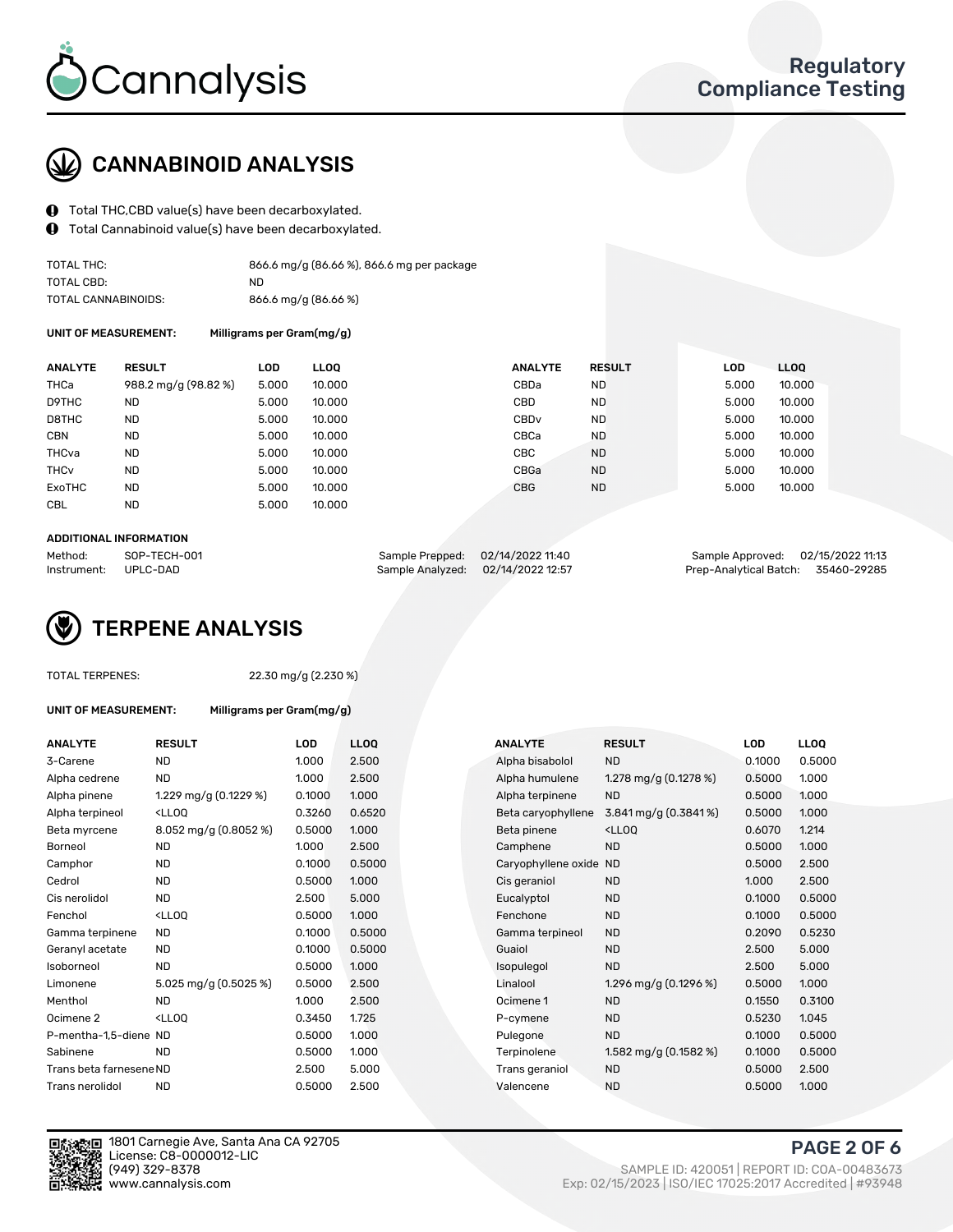

## Regulatory Compliance Testing

#### ADDITIONAL INFORMATION

Method: SOP-TECH-027 Sample Prepped: 02/14/2022 13:16 Sample Approved: 02/15/2022 15:34 Prep-Analytical Batch: 35466-29292



RESIDUAL PESTICIDE ANALYSIS PASS

UNIT OF MEASUREMENT: Micrograms per Gram(ug/g)

| <b>ANALYTE</b>    | <b>RESULT</b> | LOD    | LL <sub>OO</sub> | <b>ACTION LEVEL</b> |      | <b>ANALYTE</b>      | <b>RESULT</b> | LOD    | <b>LLOQ</b> | <b>ACTION LEVEL</b> |      |
|-------------------|---------------|--------|------------------|---------------------|------|---------------------|---------------|--------|-------------|---------------------|------|
| Abamectin         | <b>ND</b>     | 0.0200 | 0.0400           | 0.1000              | Pass | Acephate            | <b>ND</b>     | 0.0200 | 0.0400      | 0.1000              | Pass |
| Acequinocyl       | <b>ND</b>     | 0.0200 | 0.0400           | 0.1000              | Pass | Acetamiprid         | <b>ND</b>     | 0.0200 | 0.0400      | 0.1000              | Pass |
| Aldicarb          | <b>ND</b>     | 0.0200 | 0.0400           | 0.0                 | Pass | Azoxystrobin        | <b>ND</b>     | 0.0200 | 0.0400      | 0.1000              | Pass |
| Bifenazate        | <b>ND</b>     | 0.0200 | 0.0400           | 0.1000              | Pass | <b>Bifenthrin</b>   | <b>ND</b>     | 0.0200 | 0.0400      | 3.000               | Pass |
| <b>Boscalid</b>   | <b>ND</b>     | 0.0200 | 0.0400           | 0.1000              | Pass | Carbaryl            | <b>ND</b>     | 0.0200 | 0.0400      | 0.5000              | Pass |
| Carbofuran        | <b>ND</b>     | 0.0200 | 0.0400           | 0.0                 | Pass | Chlorantraniliprole | <b>ND</b>     | 0.0200 | 0.0400      | 10.00               | Pass |
| Clofentezine      | <b>ND</b>     | 0.0200 | 0.0400           | 0.1000              | Pass | Coumaphos           | <b>ND</b>     | 0.0200 | 0.0400      | 0.0                 | Pass |
| Cyfluthrin        | <b>ND</b>     | 0.4000 | 1.000            | 2.000               | Pass | Cypermethrin        | <b>ND</b>     | 0.4000 | 1.000       | 1.000               | Pass |
| Daminozide        | <b>ND</b>     | 0.0200 | 0.0400           | 0.0                 | Pass | Diazinon            | <b>ND</b>     | 0.0200 | 0.0400      | 0.1000              | Pass |
| <b>Dichlorvos</b> | <b>ND</b>     | 0.0200 | 0.0400           | 0.0                 | Pass | Dimethoate          | <b>ND</b>     | 0.0200 | 0.0400      | 0.0                 | Pass |
| Dimethomorph      | <b>ND</b>     | 0.0200 | 0.0400           | 2.000               | Pass | Ethoprophos         | <b>ND</b>     | 0.0200 | 0.0400      | 0.0                 | Pass |
| Etofenprox        | <b>ND</b>     | 0.0200 | 0.0400           | 0.0                 | Pass | Etoxazole           | <b>ND</b>     | 0.0200 | 0.0400      | 0.1000              | Pass |
| Fenhexamid        | <b>ND</b>     | 0.0200 | 0.0400           | 0.1000              | Pass | Fenoxycarb          | <b>ND</b>     | 0.0200 | 0.0400      | 0.0                 | Pass |
| Fenpyroximate     | <b>ND</b>     | 0.0200 | 0.0400           | 0.1000              | Pass | Fipronil            | <b>ND</b>     | 0.0400 | 0.1000      | 0.0                 | Pass |
| Flonicamid        | <b>ND</b>     | 0.0200 | 0.0400           | 0.1000              | Pass | Fludioxonil         | <b>ND</b>     | 0.0200 | 0.0400      | 0.1000              | Pass |
| Hexythiazox       | <b>ND</b>     | 0.0200 | 0.0400           | 0.1000              | Pass | Imazalil            | <b>ND</b>     | 0.0200 | 0.0400      | 0.0                 | Pass |
| Imidacloprid      | <b>ND</b>     | 0.0200 | 0.0400           | 5.000               | Pass | Kresoxim methyl     | <b>ND</b>     | 0.0200 | 0.0400      | 0.1000              | Pass |
| Malathion         | <b>ND</b>     | 0.0200 | 0.0400           | 0.5000              | Pass | Metalaxyl           | <b>ND</b>     | 0.0200 | 0.0400      | 2.000               | Pass |
| Methiocarb        | <b>ND</b>     | 0.0200 | 0.0400           | 0.0                 | Pass | Methomyl            | <b>ND</b>     | 0.0200 | 0.0400      | 1.000               | Pass |
| Mevinphos         | <b>ND</b>     | 0.0200 | 0.0400           | 0.0                 | Pass | Myclobutanil        | <b>ND</b>     | 0.0200 | 0.0400      | 0.1000              | Pass |
| Naled             | <b>ND</b>     | 0.0200 | 0.0400           | 0.1000              | Pass | Oxamyl              | <b>ND</b>     | 0.0200 | 0.0400      | 0.5000              | Pass |
| Paclobutrazol     | <b>ND</b>     | 0.0200 | 0.0400           | 0.0                 | Pass | Permethrins         | <b>ND</b>     | 0.0400 | 0.1000      | 0.5000              | Pass |
| Phosmet           | <b>ND</b>     | 0.0200 | 0.0400           | 0.1000              | Pass | Piperonyl butoxide  | <b>ND</b>     | 0.0200 | 0.0400      | 3.000               | Pass |
| Prallethrin       | <b>ND</b>     | 0.0200 | 0.0400           | 0.1000              | Pass | Propiconazole       | <b>ND</b>     | 0.0200 | 0.0400      | 0.1000              | Pass |
| Propoxur          | <b>ND</b>     | 0.0200 | 0.0400           | 0.0                 | Pass | Pyrethrins          | <b>ND</b>     | 0.0200 | 0.0400      | 0.5000              | Pass |
| Pyridaben         | <b>ND</b>     | 0.0200 | 0.0400           | 0.1000              | Pass | Spinetoram          | <b>ND</b>     | 0.0200 | 0.0400      | 0.1000              | Pass |
| Spinosad          | <b>ND</b>     | 0.0300 | 0.0700           | 0.1000              | Pass | Spiromesifen        | <b>ND</b>     | 0.0200 | 0.0400      | 0.1000              | Pass |
| Spirotetramat     | <b>ND</b>     | 0.0200 | 0.0400           | 0.1000              | Pass | Spiroxamine         | <b>ND</b>     | 0.0200 | 0.0400      | 0.0                 | Pass |
| Tebuconazole      | <b>ND</b>     | 0.0200 | 0.0400           | 0.1000              | Pass | Thiacloprid         | <b>ND</b>     | 0.0200 | 0.0400      | 0.0                 | Pass |
| Thiamethoxam      | <b>ND</b>     | 0.0200 | 0.0400           | 5.000               | Pass | Trifloxystrobin     | <b>ND</b>     | 0.0200 | 0.0400      | 0.1000              | Pass |

#### ADDITIONAL INFORMATION

Method: SOP-TECH-002 Sample Prepped: 02/14/2022 13:17 Sample Approved: 02/15/2022 11:48 Prep-Analytical Batch: 35463-29288

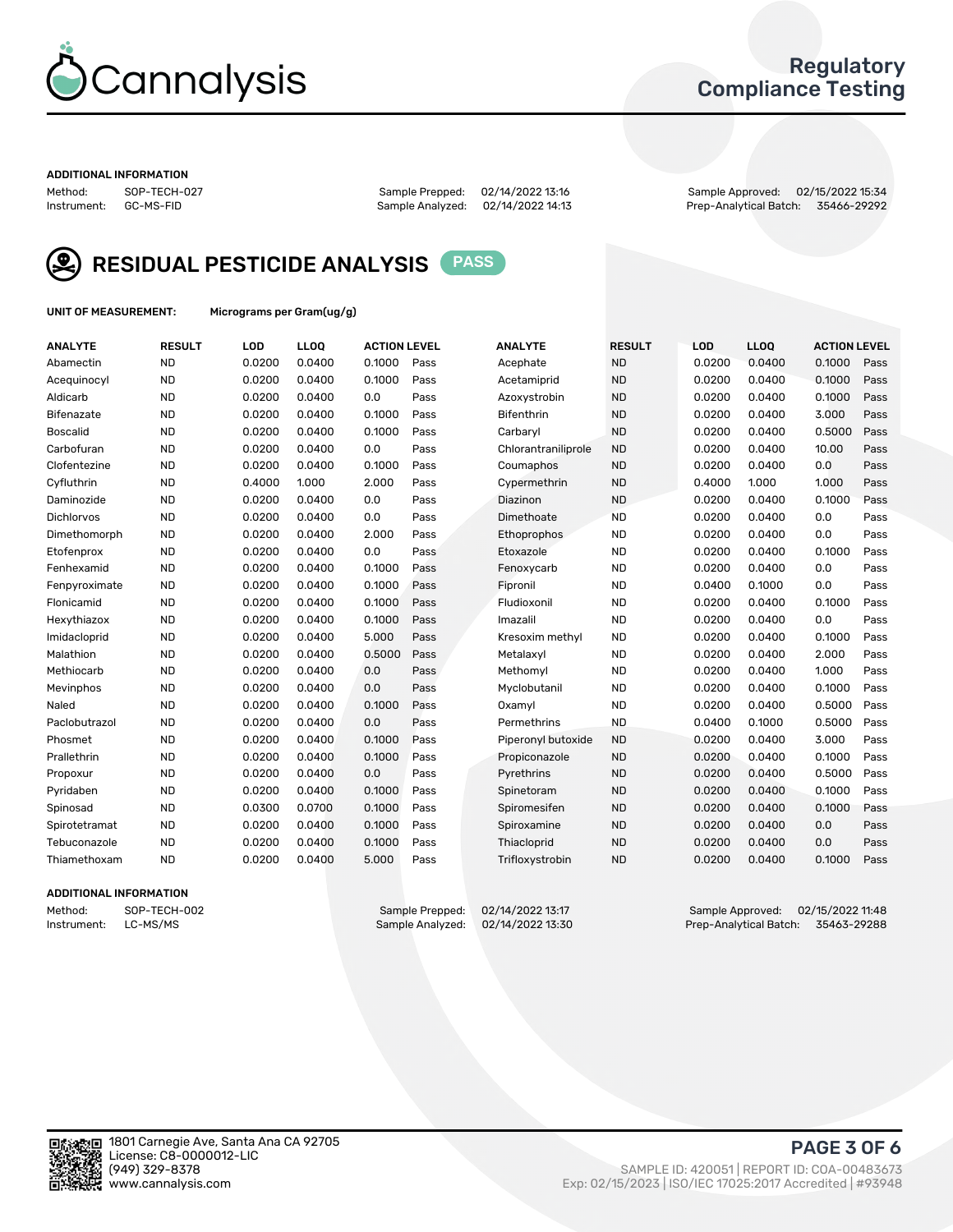

## RESIDUAL PESTICIDE GC ANALYSIS PASS

| UNIT OF MEASUREMENT:   |               | Micrograms per Gram(ug/g) |             |                     |                  |                  |               |            |                        |                     |      |
|------------------------|---------------|---------------------------|-------------|---------------------|------------------|------------------|---------------|------------|------------------------|---------------------|------|
| <b>ANALYTE</b>         | <b>RESULT</b> | LOD                       | <b>LLOO</b> | <b>ACTION LEVEL</b> |                  | <b>ANALYTE</b>   | <b>RESULT</b> | <b>LOD</b> | <b>LLOO</b>            | <b>ACTION LEVEL</b> |      |
| Captan                 | <b>ND</b>     | 0.1000                    | 0.2000      | 0.7000              | Pass             | Chlordane        | <b>ND</b>     | 0.0109     | 0.0136                 | 0.0                 | Pass |
| Methyl parathion       | <b>ND</b>     | 0.0400                    | 0.1000      | 0.0                 | Pass             | <b>PCNB</b>      | <b>ND</b>     | 0.0200     | 0.0400                 | 0.1000              | Pass |
| Chlorfenapyr           | <b>ND</b>     | 0.0800                    | 0.1000      | 0.0                 | Pass             | Chlorpyrifos     | <b>ND</b>     | 0.0800     | 0.1000                 | 0.0                 | Pass |
| ADDITIONAL INFORMATION |               |                           |             |                     |                  |                  |               |            |                        |                     |      |
| Method:                | SOP-TECH-010  |                           |             |                     | Sample Prepped:  | 02/14/2022 13:16 |               |            | Sample Approved:       | 02/15/2022 10:14    |      |
| Instrument:            | GC-MS/MS      |                           |             |                     | Sample Analyzed: | 02/14/2022 13:30 |               |            | Prep-Analytical Batch: | 35464-29289         |      |

## RESIDUAL SOLVENT ANALYSIS PASS

UNIT OF MEASUREMENT: Micrograms per Gram(ug/g)

| <b>ANALYTE</b>       | <b>RESULT</b> | <b>LOD</b> | <b>LLOO</b> | <b>ACTION LEVEL</b> |      | <b>ANALYTE</b>           | <b>RESULT</b>       | LOD    | <b>LLOO</b> | <b>ACTION LEVEL</b> |      |
|----------------------|---------------|------------|-------------|---------------------|------|--------------------------|---------------------|--------|-------------|---------------------|------|
| Acetone              | <b>ND</b>     | 50.00      | 100.0       | 5000                | Pass | Acetonitrile             | <b>ND</b>           | 50.00  | 100.0       | 410.0               | Pass |
| Benzene              | <b>ND</b>     | 0.5000     | 1.000       | 1.000               | Pass | <b>Butane</b>            | 143.3 $\frac{1}{9}$ | 50.00  | 100.0       | 5000                | Pass |
| Chloroform           | <b>ND</b>     | 0.5000     | 1.000       | 1.000               | Pass | Ethanol                  | <b>ND</b>           | 50.00  | 100.0       | 5000                | Pass |
| <b>Ethyl Acetate</b> | <b>ND</b>     | 50.00      | 100.0       | 5000                | Pass | <b>Ethyl Ether</b>       | <b>ND</b>           | 50.00  | 100.0       | 5000                | Pass |
| Ethylene oxide       | <b>ND</b>     | 0.5000     | 1.000       | 1.000               | Pass | Heptane                  | <b>ND</b>           | 50.00  | 100.0       | 5000                | Pass |
| Hexane               | <b>ND</b>     | 50.00      | 100.0       | 290.0               | Pass | <b>Isopropyl Alcohol</b> | <b>ND</b>           | 50.00  | 100.0       | 5000                | Pass |
| Methanol             | <b>ND</b>     | 50.00      | 100.0       | 3000                | Pass | Methylene chloride       | <b>ND</b>           | 0.5000 | 1.000       | 1.000               | Pass |
| Pentane              | <b>ND</b>     | 50.00      | 100.0       | 5000                | Pass | Propane                  | <b>ND</b>           | 50.00  | 200.0       | 5000                | Pass |
| Toluene              | <b>ND</b>     | 50.00      | 100.0       | 890.0               | Pass | Xvlenes                  | <b>ND</b>           | 50.08  | 100.0       | 2170                | Pass |
| Trichloroethylene    | <b>ND</b>     | 0.5000     | 1.000       | 1.000               | Pass | 1.2-Dichloroethane       | <b>ND</b>           | 0.5000 | 1.000       | 1.000               | Pass |

#### ADDITIONAL INFORMATION

Method: SOP-TECH-021 Sample Prepped: 02/14/2022 13:46 Sample Approved: 02/15/2022 11:35<br>Instrument: HS-GC-MS/FID Sample Analyzed: 02/14/2022 14:10 Prep-Analytical Batch: 35467-29291 Prep-Analytical Batch: 35467-29291



UNIT OF MEASUREMENT: Cycle Threshold (Ct)

| <b>ANALYTE</b> | <b>RESULT</b>              | LOD   | <b>LLOO</b> |     | <b>ACTION LEVEL</b> | <b>ANALYTE</b>   | <b>RESULT</b> | <b>LOD</b> | <b>LLOO</b>      |                  | <b>ACTION LEVEL</b> |
|----------------|----------------------------|-------|-------------|-----|---------------------|------------------|---------------|------------|------------------|------------------|---------------------|
| A.fumigatus    | ND                         | 33.00 | 0.0         | 0.0 | Pass                | A. flavus        | <b>ND</b>     | 33.00      | 0.0              | 0.0              | Pass                |
| A. niger       | <b>ND</b>                  | 33.00 | 0.0         | 0.0 | Pass                | A. terreus       | <b>ND</b>     | 33.00      | 0.0              | 0.0              | Pass                |
| <b>STEC</b>    | <b>ND</b>                  | 33.00 | 0.0         | 0.0 | Pass                | Salmonella spp   | <b>ND</b>     | 33.00      | 0.0              | 0.0              | Pass                |
|                | ADDITIONAL INFORMATION     |       |             |     |                     |                  |               |            |                  |                  |                     |
| Method:        | SOP-TECH-016, SOP-TECH-022 |       |             |     | Sample Prepped:     | 02/14/2022 15:55 |               |            | Sample Approved: | 02/15/2022 15:18 |                     |

Instrument: qPCR Sample Analyzed: 02/15/2022 09:28 Prep-Analytical Batch: 35475-29305

PAGE 4 OF 6

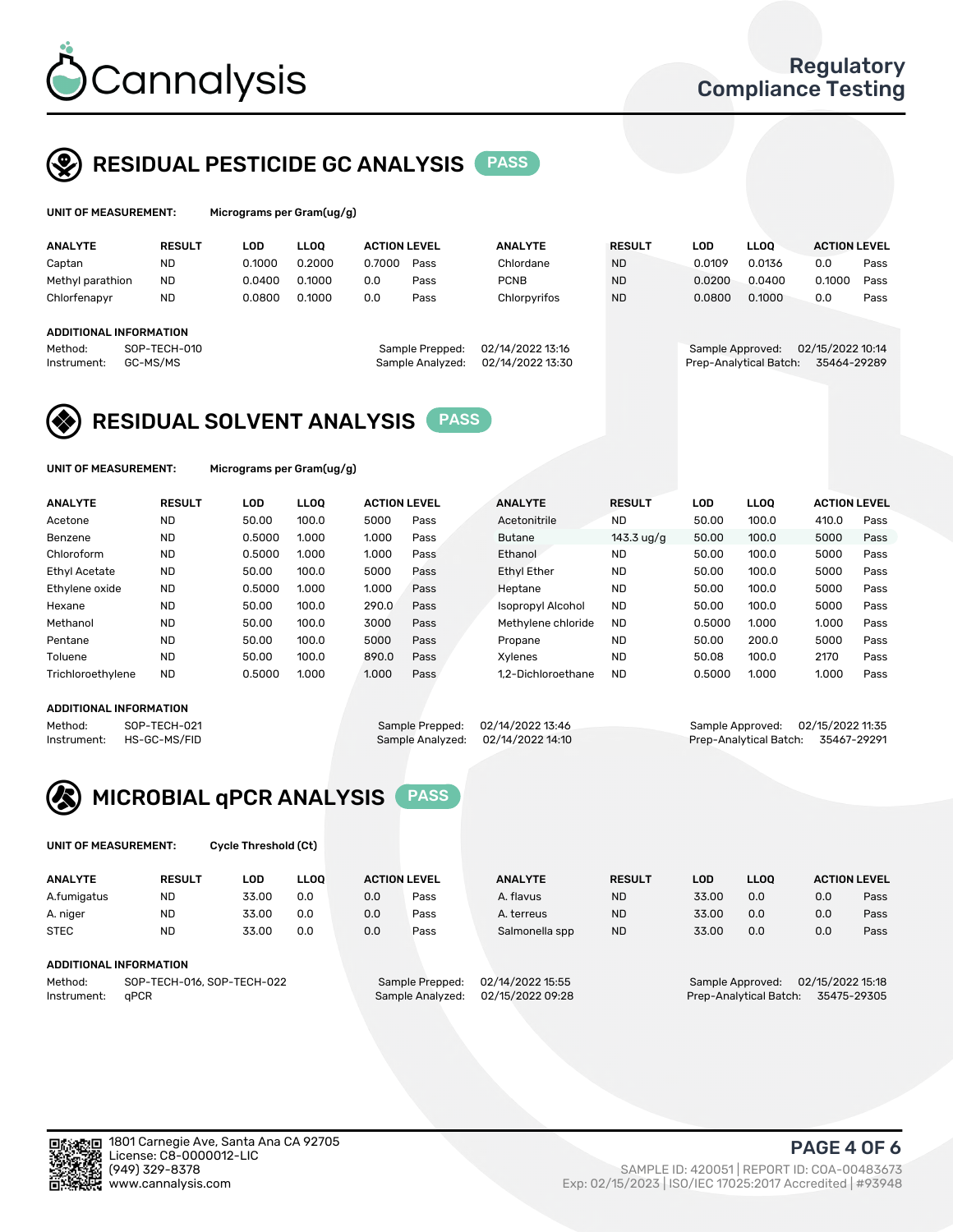



| UNIT OF MEASUREMENT:   |                            | Micrograms per Gram(ug/g) |             |                                     |                                      |               |                  |                        |                                 |      |
|------------------------|----------------------------|---------------------------|-------------|-------------------------------------|--------------------------------------|---------------|------------------|------------------------|---------------------------------|------|
| <b>ANALYTE</b>         | <b>RESULT</b>              | <b>LOD</b>                | <b>LLOO</b> | <b>ACTION LEVEL</b>                 | <b>ANALYTE</b>                       | <b>RESULT</b> | <b>LOD</b>       | <b>LLOO</b>            | <b>ACTION LEVEL</b>             |      |
| Arsenic                | <b>ND</b>                  | 0.0120                    | 0.1000      | 0.2000<br>Pass                      | Cadmium                              | <b>ND</b>     | 0.0072           | 0.0500                 | 0.2000                          | Pass |
| Lead                   | <b>ND</b>                  | 0.0068                    | 0.0500      | 0.5000<br>Pass                      | Mercury                              | <b>ND</b>     | 0.0060           | 0.0500                 | 0.1000                          | Pass |
|                        | ADDITIONAL INFORMATION     |                           |             |                                     |                                      |               |                  |                        |                                 |      |
| Method:<br>Instrument: | SOP-TECH-013<br>ICP-MS     |                           |             | Sample Prepped:<br>Sample Analyzed: | 02/14/2022 13:22<br>02/14/2022 13:23 |               | Sample Approved: | Prep-Analytical Batch: | 02/14/2022 16:55<br>35462-29287 |      |
| (業)                    | <b>MYCOTOXINS ANALYSIS</b> |                           |             | <b>PASS</b>                         |                                      |               |                  |                        |                                 |      |



UNIT OF MEASUREMENT: Micrograms per Kilogram(ug/kg)

| <b>ANALYTE</b>          | <b>RESULT</b> | LOD   | <b>LLOO</b> | <b>ACTION LEVEL</b> |      | <b>ANALYTE</b> | <b>RESULT</b> | LOD   | <b>LLOO</b> | <b>ACTION LEVEL</b> |      |
|-------------------------|---------------|-------|-------------|---------------------|------|----------------|---------------|-------|-------------|---------------------|------|
| Aflatoxin B1            | <b>ND</b>     | 1.000 | 2.000       |                     | N/A  | Aflatoxin B2   | <b>ND</b>     | 2.000 | 5.000       |                     | N/A  |
| Aflatoxin G1            | <b>ND</b>     | 2.000 | 5.000       |                     | N/A  | Aflatoxin G2   | <b>ND</b>     | 2.000 | 5.000       |                     | N/A  |
| <b>Total Aflatoxins</b> | <b>ND</b>     | 10.00 | 14.00       | 20.00               | Pass | Ochratoxin A   | <b>ND</b>     | 1.000 | 2.000       | 20.00               | Pass |
|                         |               |       |             |                     |      |                |               |       |             |                     |      |

#### ADDITIONAL INFORMATION

Method: SOP-TECH-020 Sample Prepped: 02/14/2022 14:08 Sample Approved: 02/15/2022 15:56 Instrument: LC-MS/MS Sample Analyzed: 02/14/2022 14:08 Prep-Analytical Batch: 35468-29290

# FILTH & FOREIGN MATERIAL ANALYSIS PASS

UNIT OF MEASUREMENT: Filth and Foreign Matter (%, #/3g)

| <b>ANALYTE</b>                                              | <b>RESULT</b>          | LOD | <b>LLOO</b> | <b>ACTION LEVEL</b>                 |      | <b>ANALYTE</b>                       | <b>RESULT</b> | LOD                                                                        | <b>LLOO</b> | <b>ACTION LEVEL</b> |      |
|-------------------------------------------------------------|------------------------|-----|-------------|-------------------------------------|------|--------------------------------------|---------------|----------------------------------------------------------------------------|-------------|---------------------|------|
| IF RH ME                                                    | <b>ND</b>              | 0.0 | 0.0         | 1.000                               | Pass | <b>IFM</b>                           | <b>ND</b>     | 0.0                                                                        | 0.0         | 25.00               | Pass |
| Mold                                                        | <b>ND</b>              | 0.0 | 0.0         | 25.00                               | Pass | <b>SSCD</b>                          | <b>ND</b>     | 0.0                                                                        | 0.0         | 25.00               | Pass |
|                                                             | ADDITIONAL INFORMATION |     |             |                                     |      |                                      |               |                                                                            |             |                     |      |
| Method:<br>SOP-TECH-009<br>Instrument:<br>Visual Inspection |                        |     |             | Sample Prepped:<br>Sample Analyzed: |      | 02/15/2022 13:58<br>02/15/2022 13:58 |               | 02/15/2022 14:00<br>Sample Approved:<br>Prep-Analytical Batch: 35493-29314 |             |                     |      |



PAGE 5 OF 6